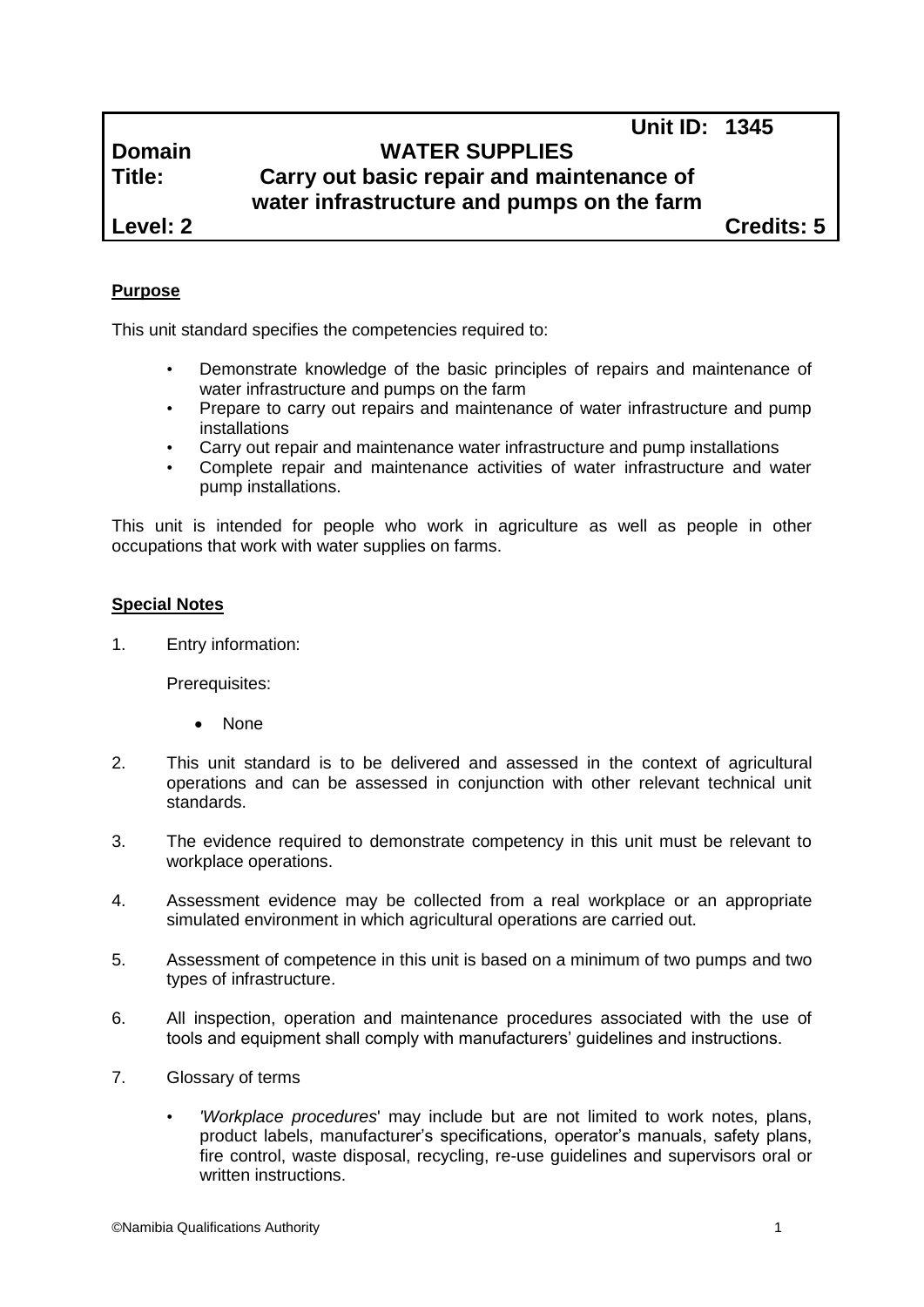- *'Safety requirements*' may include but are not limited to safe systems and procedures for safe worksite work practices, carrying out maintenance operations, manual handling, hazard and risk control, the handling, application and storage of hazardous substances, operating and handling equipment safe use of hand and power tools and equipment, clear communication signals between operators, maintaining personal hygiene, outdoor work and the appropriate use and maintenance of personal protective equipment.
- *'Workplace policies*' may include but is not limited to the details of available expertise, required support, estimated costs and budgetary constraints, urgency of repairs and relevant maintenance programs.
- *'Hazards'* may include but are not limited to, uneven surfaces, manual handling, hazardous substances, solar radiation, tools and equipment, dusts, hazardous noise, moving machinery and vehicles.
- *'Personal Protective Equipment (PPE)'* may include but is not limited to boots, rubber boots, hat, overalls, gloves, eye and hearing protection and sun protection.
- 8. Regulations and legislation relevant to this unit standard include the following:
	- Labour Act, No. 11, 2007
	- Regulations relating to the Health and Safety of employees at work, 1997 National Agricultural Policy , 1995
	- National Drought Policy , 1997
	- Environmental Management Act-No: 7 of 2007
	- Standards Act, 2005, Standards Regulations: Standards Act, 2005 and relevant Namibian Standards as established

and all subsequent amendments to any of the above.

# **Quality Assurance Requirements**

This unit standard and others within this subfield may be awarded by institutions which meet the accreditation requirements set by the Namibia Qualifications Authority and the Namibia Training Authority and which comply with the national assessment and moderation requirements. Details of specific accreditation requirements and the national assessment arrangements are available from the Namibia Qualifications Authority on [www.namqa.org](http://www.namqa.org/) and the Namibia Training Authority on [www.nta.com.na](http://www.nta.com.na/)

# **Elements and Performance Criteria**

# **Element 1. Demonstrate knowledge of the basic principles of repairs and maintenance of water infrastructure and pumps on the farm**

# **Range**

Basic principles of repairs and maintenance of water infrastructure may include but is not limited to routine daily and seasonal maintenance.

# **Performance Criteria**

1.1 Types of water infrastructure and pumps on the farm are described.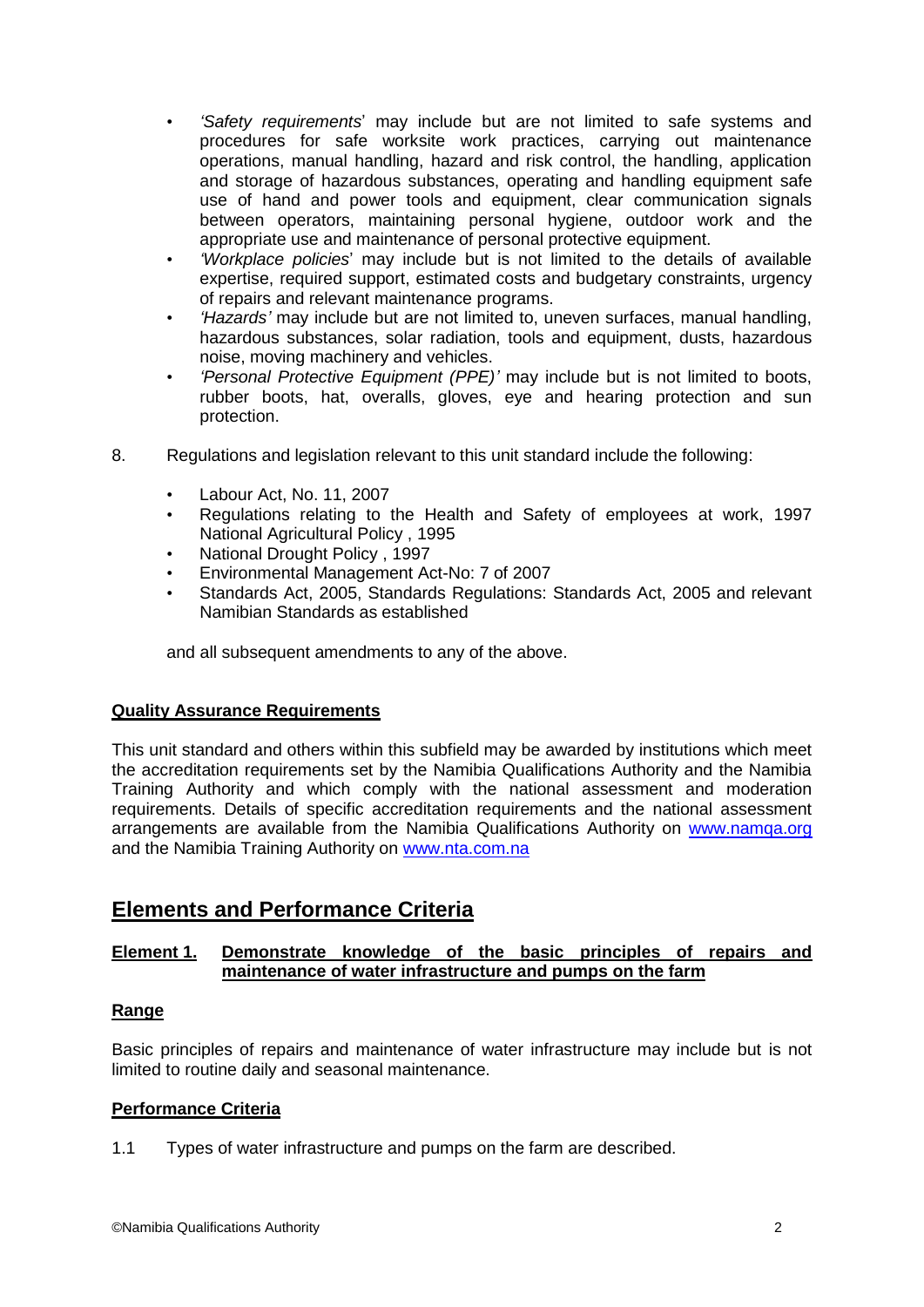- 1.2 Water infrastructure and pumps on the farm are identified.
- 1.3 The parts of water infrastructure and pumps on the farm are named and identified.
- 1.4 An understanding of the basic principles of repairs and maintenance of water infrastructure is demonstrated.

#### **Element 2. Prepare to carry out repairs and maintenance of water infrastructure and pump installations**

# **Range**

Tools, equipment and materials may include but are not limited to hand tools, hand held power tools, grease guns, chains, ropes, ladders, cleaning and maintenance supplies including grease, fuel, oil, chemicals and water.

Water point history includes but is not limited type and size of pumps used on the infrastructure, flow rates, maintenance history and equipment changes.

#### **Performance Criteria**

- 2.1 Tools, equipment and materials appropriate to job requirements are selected and inspected for serviceability.
- 2.2 Existing and potential hazards in the workplace are identified, risks assessed and controlled according to workplace procedures.
- 2.3 Suitable personal protective equipment is selected, used and maintained according to safety requirements and workplace procedures.
- 2.4 Water point history is established according to workplace procedures.
- 2.5 Workplace records are accessed and inspected; water pump installation history is established according to workplace procedures.
- 2.6 Safety requirements are followed in accordance with safety plans and policies.
- 2.7 Workplace policies regarding service and repairs to water pump installations is established in consultation with the supervisor.
- 2.8 Specialist instructions and assistance is sought as required from recognised industry sources according to workplace procedures.
- 2.9 Faulty or unsafe infrastructure and pumps are identified and segregated for repair or replacement according to workplace procedures.

#### **Element 3. Carry out repair and maintenance of water infrastructure and pump installations**

# **Range**

Service and repair may include but is not limited to the pulling of the pipes, fitting clamps, removing rods and pipes, the laying out of rods and pipes, replacing worn or faulty parts,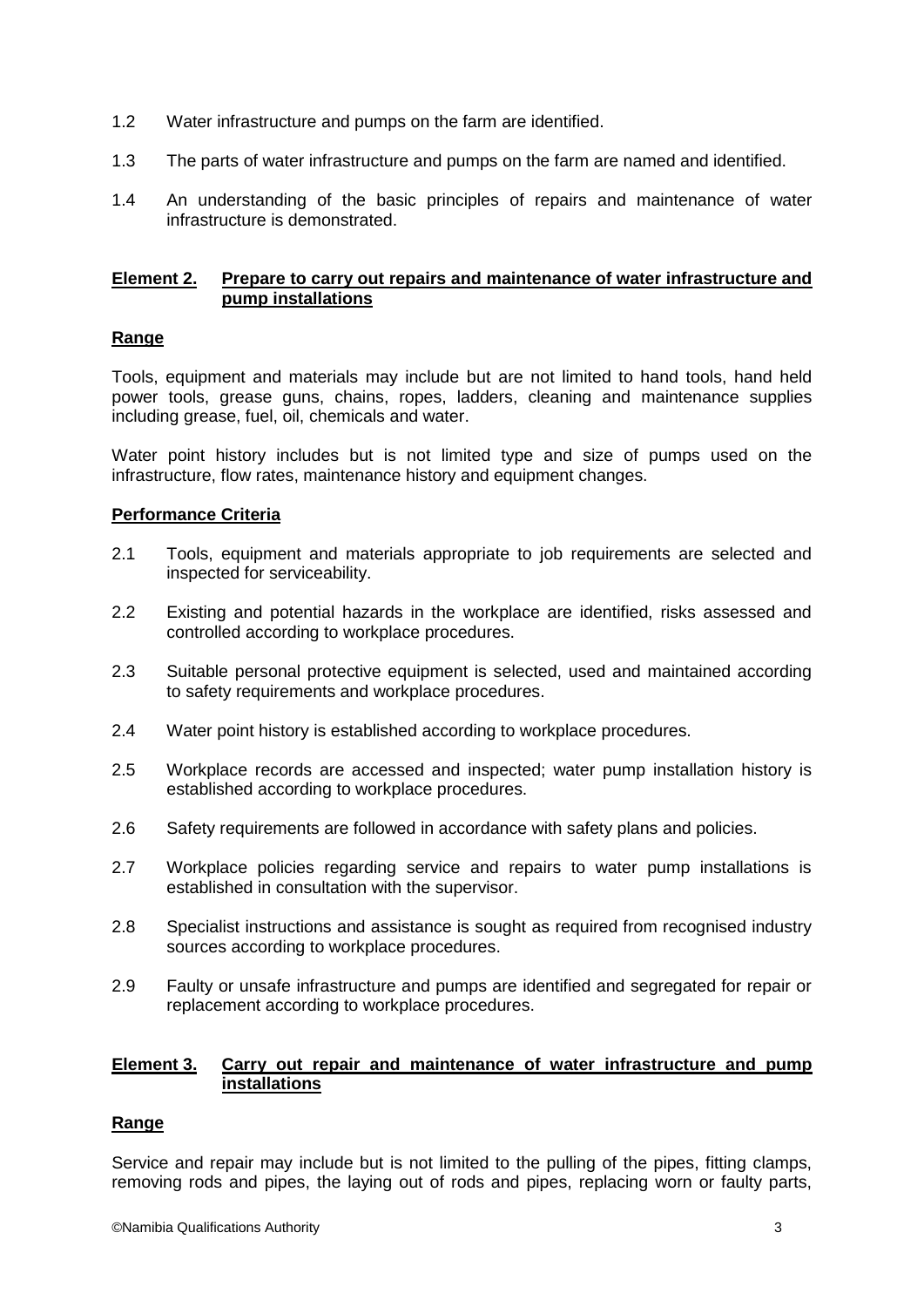checking rods for straightness, checking stabilisers and spacers for wear, checking for wear on pipes, rods, wires and cables, checking boreholes for obstructions and removing tree roots.

The service and repair of solar pumps may involve cleaning the solar panels and checking wiring. Repair of the submersed pumps may include the checking and replacement of cup washer seals and bearings, the checking and testing or replacing of foot valves and submersibles and replacing worn or faulty parts.

Service and repair of pump heads and power sources may include checking of the belt condition, glands, pulleys, vibration or noise, slipping, throwing, or loose belts, low flows, correct rotation, worn parts and bearings and checking all guards are in place, checking for loose bolts, stability of the block and replacing worn parts where necessary.

Power source may include but is not limited to solar, mains, wind, stationary engine or generator.

#### **Performance Criteria**

- 3.1 Present power source is disconnected according to workplace procedures.
- 3.2 Alternative power source is reconnected or power source for water supply is changed according to workplace procedures.
- 3.3 Pre start checks are carried out according to workplace procedures.
- 3.4 Service and repairs to water infrastructure and pump installations are carried out according to manufacturer's specifications, operators manual and workplace procedures.
- 3.5 Hazards are identified, risk assessed and suitable controls implemented according to workplace procedures.
- 3.6 Suitable personal protective equipment is selected, used, maintained and stored according to workplace procedures.
- 3.7 Intakes and outlets are inspected, potential blockages are reported and actual blockages are cleared in accordance with workplace procedures.
- 3.8 If water filters are fitted they are checked, cleaned and replaced as required.
- 3.9 Troughs are cleaned according to workplace procedures.
- 3.10 Where water quality problems or contamination is found, treatment is carried out in accordance with workplace procedures.
- 3.11 More complex faults and repair requirements are reported to the supervisor according to workplace procedures.
- 3.12 Water infrastructure and pump installation components are reassembled and tested for operation according to manufacturer's specifications to ensure the restoration of full function and flow.